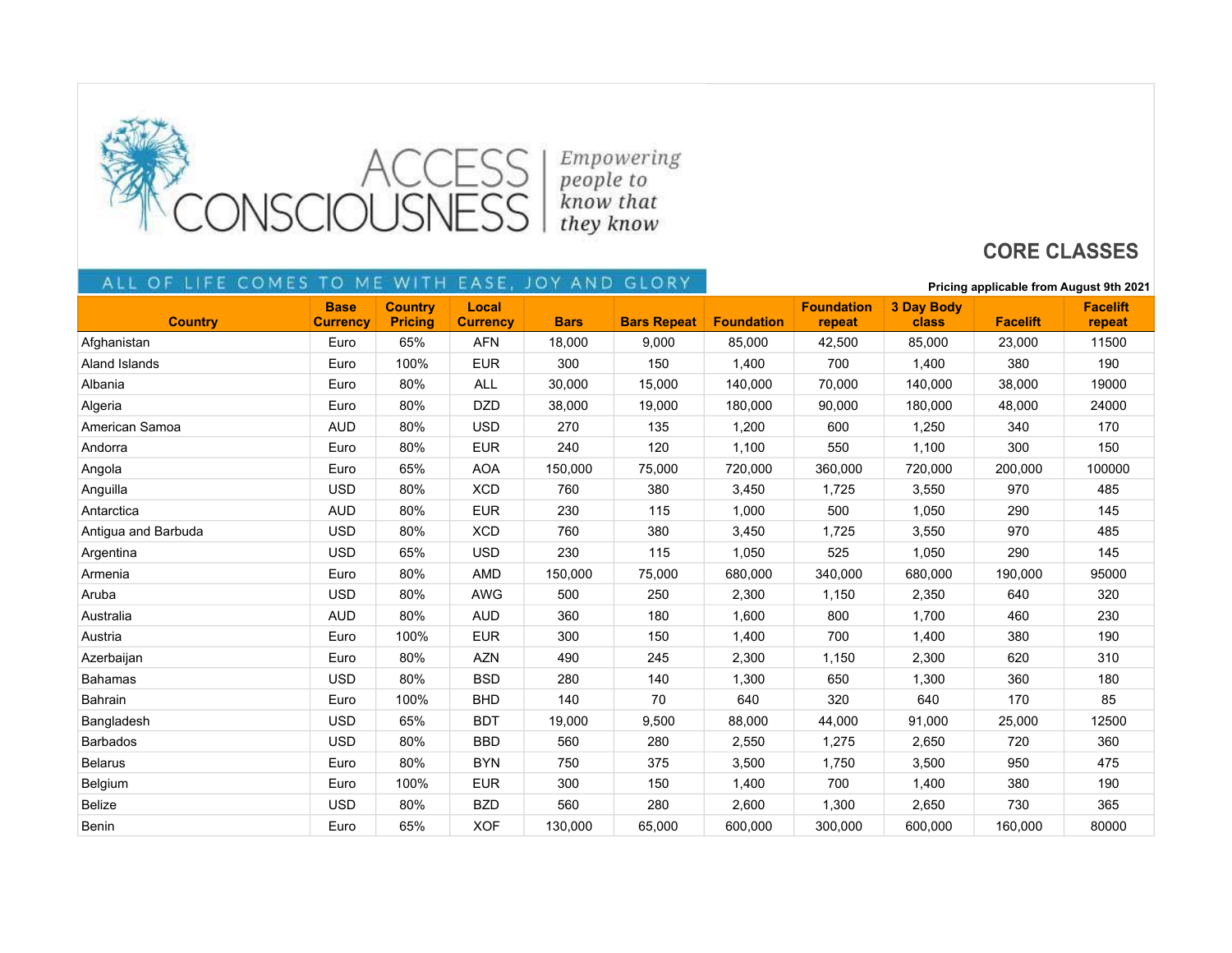| <b>Country</b>                        | <b>Base</b><br><b>Currency</b> | <b>Country</b><br><b>Pricing</b> | Local<br><b>Currency</b> | <b>Bars</b> | <b>Bars Repeat</b> | <b>Foundation</b> | <b>Foundation</b><br>repeat | <b>3 Day Body</b><br>class | <b>Facelift</b> | <b>Facelift</b><br>repeat |
|---------------------------------------|--------------------------------|----------------------------------|--------------------------|-------------|--------------------|-------------------|-----------------------------|----------------------------|-----------------|---------------------------|
| Bermuda                               | <b>USD</b>                     | 100%                             | <b>BMD</b>               | 350         | 175                | 1,600             | 800                         | 1,650                      | 450             | 225                       |
| <b>Bhutan</b>                         | <b>USD</b>                     | 65%                              | <b>BTN</b>               | 17,000      | 8,500              | 76,000            | 38,000                      | 79,000                     | 21,000          | 10500                     |
| <b>Bolivia</b>                        | <b>USD</b>                     | 80%                              | <b>BOB</b>               | 1,950       | 975                | 8,800             | 4,400                       | 9,100                      | 2,500           | 1250                      |
| Bonaire, Saint Eustatius and Saba     | <b>USD</b>                     | 80%                              | <b>USD</b>               | 280         | 140                | 1,300             | 650                         | 1,300                      | 360             | 180                       |
| Bosnia and Herzegovina                | Euro                           | 80%                              | <b>BAM</b>               | 470         | 235                | 2,200             | 1,100                       | 2,200                      | 590             | 295                       |
| <b>Botswana</b>                       | Euro                           | 80%                              | <b>BWP</b>               | 3,200       | 1,600              | 15,000            | 7,500                       | 15,000                     | 4,050           | 2025                      |
| <b>Bouvet Island</b>                  | Euro                           | 80%                              | <b>NOK</b>               | 2,500       | 1,250              | 12,000            | 6,000                       | 12,000                     | 3,200           | 1600                      |
| <b>Brazil</b>                         | <b>USD</b>                     | 65%                              | <b>BRL</b>               | 1,250       | 625                | 5,650             | 2,825                       | 5,850                      | 1,600           | 800                       |
| <b>British Indian Ocean Territory</b> | <b>USD</b>                     | 100%                             | <b>USD</b>               | 350         | 175                | 1,600             | 800                         | 1,650                      | 450             | 225                       |
| Brunei Darussalam                     | <b>USD</b>                     | 80%                              | <b>BND</b>               | 370         | 185                | 1,700             | 850                         | 1,750                      | 480             | 240                       |
| <b>Bulgaria</b>                       | Euro                           | 80%                              | <b>BGN</b>               | 470         | 235                | 2,200             | 1,100                       | 2,200                      | 590             | 295                       |
| <b>Burkina Faso</b>                   | Euro                           | 65%                              | <b>XOF</b>               | 130,000     | 65,000             | 600,000           | 300,000                     | 600,000                    | 160,000         | 80000                     |
| Burundi                               | Euro                           | 65%                              | <b>BIF</b>               | 460,000     | 230,000            | 2,100,000         | 1,050,000                   | 2,100,000                  | 580,000         | 290000                    |
| Cambodia                              | <b>USD</b>                     | 65%                              | <b>KHR</b>               | 920,000     | 460,000            | 4,200,000         | 2,100,000                   | 4,300,000                  | 1,200,000       | 600000                    |
| Cameroon                              | Euro                           | 65%                              | XAF                      | 130,000     | 65,000             | 600,000           | 300,000                     | 600,000                    | 160,000         | 80000                     |
| Canada                                | <b>USD</b>                     | 80%                              | CAD                      | 360         | 180                | 1,650             | 825                         | 1,700                      | 460             | 230                       |
| Canary Islands                        | Euro                           | 100%                             | <b>EUR</b>               | 300         | 150                | 1,400             | 700                         | 1,400                      | 380             | 190                       |
| Cape Verde                            | <b>USD</b>                     | 80%                              | <b>CVE</b>               | 26,000      | 13,000             | 120,000           | 60,000                      | 120,000                    | 33,000          | 16500                     |
| Cayman Islands                        | <b>USD</b>                     | 100%                             | <b>KYD</b>               | 290         | 145                | 1,300             | 650                         | 1,350                      | 370             | 185                       |
| Central African Republic              | Euro                           | 65%                              | <b>XAF</b>               | 130,000     | 65,000             | 600,000           | 300,000                     | 600,000                    | 160,000         | 80000                     |
| Ceuta and Melilla                     | Euro                           | 80%                              | <b>EUR</b>               | 240         | 120                | 1,100             | 550                         | 1,100                      | 300             | 150                       |
| Chad                                  | Euro                           | 65%                              | XAF                      | 130,000     | 65,000             | 600,000           | 300,000                     | 600,000                    | 160,000         | 80000                     |
| Chile                                 | <b>USD</b>                     | 75%                              | <b>USD</b>               | 260         | 130                | 1,200             | 600                         | 1,250                      | 340             | 170                       |
| China                                 | <b>USD</b>                     | 100%                             | <b>CNY</b>               | 2,300       | 1,150              | 10,000            | 5,000                       | 11,000                     | 2,950           | 1475                      |
| Christmas Island                      | <b>AUD</b>                     | 80%                              | <b>AUD</b>               | 360         | 180                | 1,600             | 800                         | 1,700                      | 460             | 230                       |
| Cocos (Keeling) Islands               | <b>USD</b>                     | 80%                              | <b>AUD</b>               | 370         | 185                | 1,700             | 850                         | 1,750                      | 480             | 240                       |
| Colombia                              | <b>USD</b>                     | 75%                              | COP                      | 920,000     | 460,000            | 4,200,000         | 2,100,000                   | 4,400,000                  | 1,200,000       | 600000                    |
| Comoros                               | Euro                           | 65%                              | <b>KMF</b>               | 96,000      | 48,000             | 450,000           | 225,000                     | 450,000                    | 120,000         | 60000                     |
| Congo, Democratic Republic of         | Euro                           | 65%                              | <b>CDF</b>               | 460,000     | 230,000            | 2,200,000         | 1,100,000                   | 2,200,000                  | 590,000         | 295000                    |
| Congo, Republic of                    | Euro                           | 65%                              | <b>XAF</b>               | 130,000     | 65,000             | 600,000           | 300,000                     | 600,000                    | 160,000         | 80000                     |
| Cook Islands                          | <b>AUD</b>                     | 80%                              | <b>NZD</b>               | 380         | 190                | 1,700             | 850                         | 1,800                      | 490             | 245                       |
| Costa Rica                            | <b>USD</b>                     | 80%                              | <b>CRC</b>               | 170,000     | 85,000             | 780,000           | 390,000                     | 800,000                    | 220,000         | 110000                    |
| Cote D\Ivoire                         | Euro                           | 65%                              | <b>XOF</b>               | 130,000     | 65,000             | 600,000           | 300,000                     | 600,000                    | 160,000         | 80000                     |
| Croatia/Hrvatska                      | Euro                           | 80%                              | <b>HRK</b>               | 1,800       | 900                | 8,450             | 4,225                       | 8,450                      | 2,300           | 1150                      |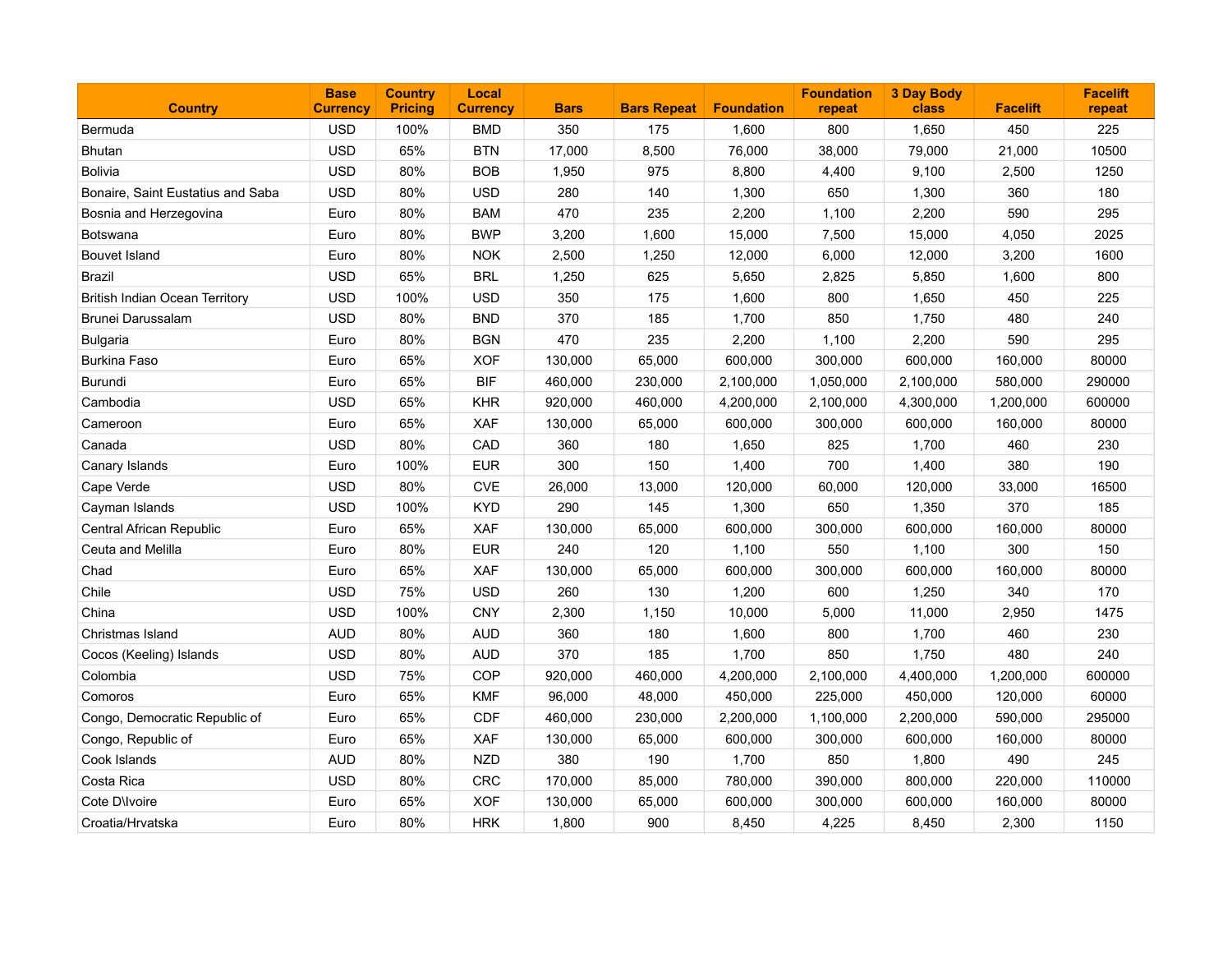| <b>Country</b>                     | <b>Base</b><br><b>Currency</b> | <b>Country</b><br><b>Pricing</b> | Local<br><b>Currency</b> | <b>Bars</b> | <b>Bars Repeat</b> | <b>Foundation</b> | <b>Foundation</b><br>repeat | <b>3 Day Body</b><br>class | <b>Facelift</b> | <b>Facelift</b><br>repeat |
|------------------------------------|--------------------------------|----------------------------------|--------------------------|-------------|--------------------|-------------------|-----------------------------|----------------------------|-----------------|---------------------------|
| Cuba                               | <b>USD</b>                     | 80%                              | <b>CUP</b>               | 7,400       | 3,700              | 34,000            | 17,000                      | 35,000                     | 9,550           | 4775                      |
| Curaçao                            | <b>USD</b>                     | 80%                              | ANG                      | 500         | 250                | 2,300             | 1,150                       | 2,350                      | 640             | 320                       |
| Cyprus                             | Euro                           | 80%                              | <b>EUR</b>               | 240         | 120                | 1,100             | 550                         | 1,100                      | 300             | 150                       |
| Czech Republic                     | Euro                           | 80%                              | CZK                      | 6,300       | 3,150              | 29,000            | 14,500                      | 29,000                     | 7,950           | 2700                      |
| Denmark                            | Euro                           | 100%                             | <b>DKK</b>               | 2,250       | 1,125              | 10,000            | 5,000                       | 10,000                     | 2,850           | 1425                      |
| Djibouti                           | Euro                           | 80%                              | <b>DJF</b>               | 52,000      | 26,000             | 240,000           | 120,000                     | 240,000                    | 65,000          | 32500                     |
| Dominica                           | <b>USD</b>                     | 80%                              | <b>XCD</b>               | 760         | 380                | 3,450             | 1,725                       | 3,550                      | 970             | 485                       |
| Dominican Republic                 | <b>USD</b>                     | 80%                              | <b>DOP</b>               | 16,000      | 8,000              | 74,000            | 37,000                      | 77,000                     | 21,000          | 10500                     |
| East Timor                         | Euro                           | 80%                              | <b>USD</b>               | 290         | 145                | 1,350             | 675                         | 1,350                      | 370             | 185                       |
| Ecuador                            | <b>USD</b>                     | 80%                              | <b>USD</b>               | 280         | 140                | 1,300             | 650                         | 1,300                      | 360             | 180                       |
| Egypt                              | Euro                           | 65%                              | <b>EGP</b>               | 3,700       | 1,850              | 17,000            | 8,500                       | 17,000                     | 4,700           | 2350                      |
| El Salvador                        | <b>USD</b>                     | 80%                              | <b>USD</b>               | 280         | 140                | 1,300             | 650                         | 1,300                      | 360             | 180                       |
| <b>Equatorial Guinea</b>           | Euro                           | 80%                              | XAF                      | 160,000     | 80,000             | 730,000           | 365,000                     | 730,000                    | 200,000         | 100000                    |
| Eritrea                            | Euro                           | 65%                              | ERN                      | 3,550       | 1,775              | 16,000            | 8,000                       | 16,000                     | 4,500           | 2250                      |
| Estonia                            | Euro                           | 80%                              | <b>EUR</b>               | 240         | 120                | 1,100             | 550                         | 1,100                      | 300             | 150                       |
| Ethiopia                           | Euro                           | 65%                              | <b>ETB</b>               | 9,150       | 4,575              | 43,000            | 21,500                      | 43,000                     | 12,000          | 6000                      |
| <b>Falkland Islands</b>            | <b>USD</b>                     | 100%                             | <b>FKP</b>               | 260         | 130                | 1,200             | 600                         | 1,200                      | 330             | 165                       |
| Faroe Islands                      | Euro                           | 100%                             | <b>DKK</b>               | 2,250       | 1,125              | 10,000            | 5,000                       | 10,000                     | 2,850           | 1425                      |
| Fiji                               | <b>AUD</b>                     | 80%                              | <b>FJD</b>               | 560         | 280                | 2,500             | 1,250                       | 2,600                      | 710             | 355                       |
| Finland                            | Euro                           | 100%                             | <b>EUR</b>               | 300         | 150                | 1,400             | 700                         | 1,400                      | 380             | 190                       |
| France                             | Euro                           | 100%                             | <b>EUR</b>               | 300         | 150                | 1,400             | 700                         | 1,400                      | 380             | 190                       |
| French Guiana                      | <b>USD</b>                     | 100%                             | <b>GNF</b>               | 3,400,000   | 1,700,000          | 16,000,000        | 8,000,000                   | 16,000,000                 | 4,500,000       | 2250000                   |
| French Polynesia                   | <b>AUD</b>                     | 80%                              | <b>XPF</b>               | 27,000      | 13,500             | 120,000           | 60,000                      | 130,000                    | 34,000          | 17000                     |
| <b>French Southern Territories</b> | Euro                           | 80%                              | <b>EUR</b>               | 240         | 120                | 1,100             | 550                         | 1,100                      | 300             | 150                       |
| Gabon                              | Euro                           | 80%                              | <b>XAF</b>               | 160,000     | 80,000             | 730,000           | 365,000                     | 730,000                    | 200,000         | 100000                    |
| Gambia                             | Euro                           | 65%                              | <b>GMD</b>               | 12,000      | 6,000              | 57,000            | 28,500                      | 57,000                     | 15,000          | 7500                      |
| Georgia                            | Euro                           | 80%                              | <b>GEL</b>               | 960         | 480                | 4,450             | 2,225                       | 4,450                      | 1,200           | 600                       |
| Germany                            | Euro                           | 100%                             | <b>EUR</b>               | 300         | 150                | 1,400             | 700                         | 1,400                      | 380             | 190                       |
| Ghana                              | Euro                           | 80%                              | <b>GHS</b>               | 1,700       | 850                | 7,900             | 3,950                       | 7,900                      | 2,150           | 1075                      |
| Gibraltar                          | Euro                           | 100%                             | <b>GIP</b>               | 270         | 135                | 1,250             | 625                         | 1,250                      | 340             | 170                       |
| Greece                             | Euro                           | 80%                              | <b>EUR</b>               | 240         | 120                | 1,100             | 550                         | 1,100                      | 300             | 150                       |
| Greenland                          | Euro                           | 100%                             | <b>DKK</b>               | 2,250       | 1,125              | 10,000            | 5,000                       | 10,000                     | 2,850           | 1425                      |
| Grenada                            | <b>USD</b>                     | 80%                              | <b>XCD</b>               | 760         | 380                | 3,450             | 1,725                       | 3,550                      | 970             | 485                       |
| Guadeloupe                         | Euro                           | 100%                             | <b>EUR</b>               | 300         | 150                | 1,400             | 700                         | 1,400                      | 380             | 190                       |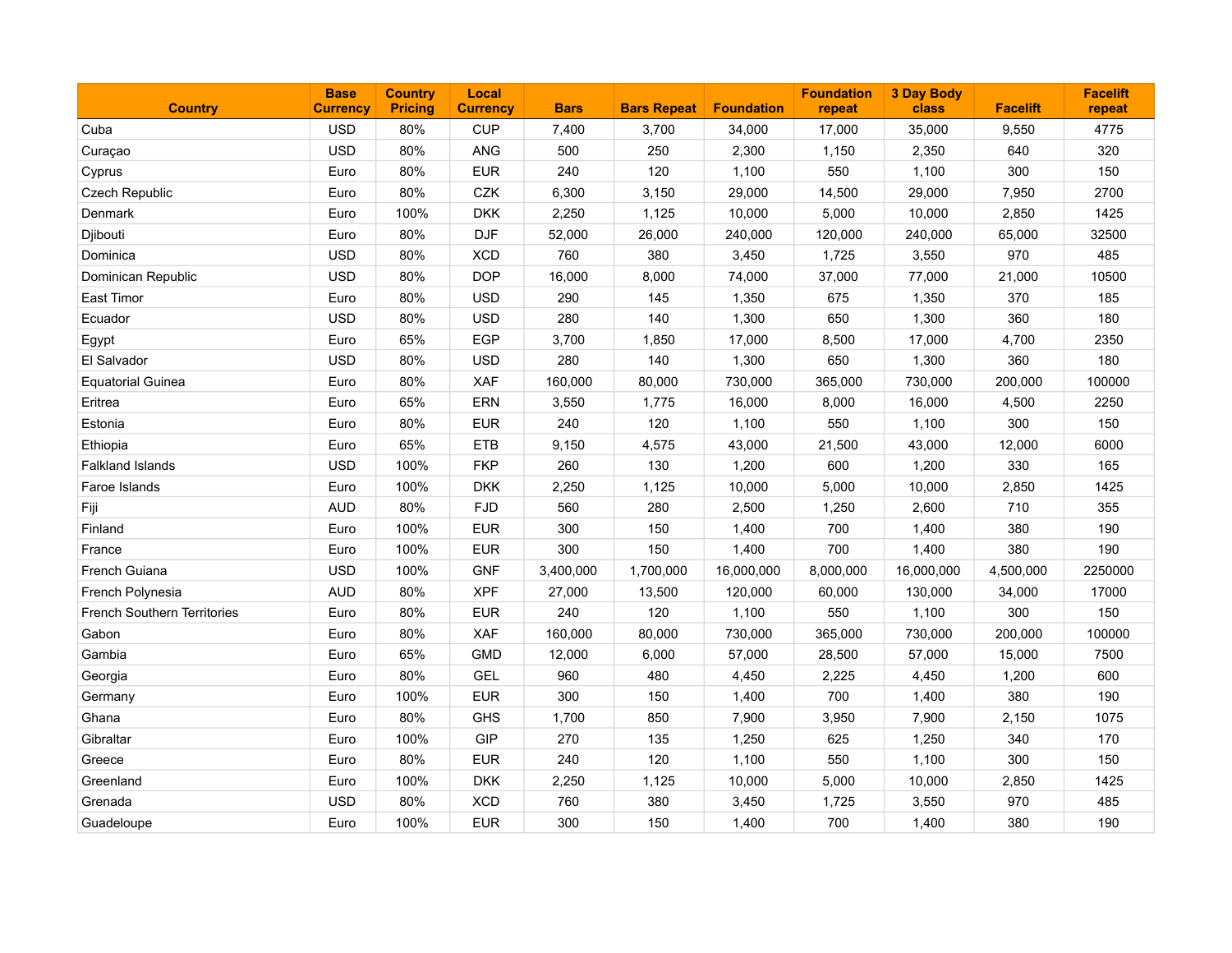| <b>Country</b>                   | <b>Base</b><br><b>Currency</b> | <b>Country</b><br><b>Pricing</b> | Local<br><b>Currency</b> | <b>Bars</b> | <b>Bars Repeat</b> | <b>Foundation</b> | <b>Foundation</b><br>repeat | <b>3 Day Body</b><br>class | <b>Facelift</b> | <b>Facelift</b><br>repeat |
|----------------------------------|--------------------------------|----------------------------------|--------------------------|-------------|--------------------|-------------------|-----------------------------|----------------------------|-----------------|---------------------------|
| Guam                             | <b>USD</b>                     | 80%                              | <b>USD</b>               | 280         | 140                | 1,300             | 650                         | 1,300                      | 360             | 180                       |
| Guatemala                        | <b>USD</b>                     | 80%                              | GTQ                      | 2,200       | 1,100              | 9,950             | 4,975                       | 10,000                     | 2,800           | 1400                      |
| Guernsey                         | Euro                           | 80%                              | <b>GBP</b>               | 210         | 105                | 1,000             | 500                         | 1,000                      | 270             | 135                       |
| Guinea                           | Euro                           | 65%                              | <b>GNF</b>               | 2,400,000   | 1,200,000          | 11,000,000        | 5,500,000                   | 11,000,000                 | 3,000,000       | 1500000                   |
| Guinea-Bissau                    | Euro                           | 65%                              | <b>XOF</b>               | 130,000     | 65,000             | 600,000           | 300,000                     | 600,000                    | 160,000         | 80000                     |
| Guyana                           | <b>USD</b>                     | 80%                              | <b>GYD</b>               | 59,000      | 29,500             | 270,000           | 135,000                     | 280,000                    | 75,000          | 37500                     |
| Haiti                            | <b>USD</b>                     | 80%                              | <b>HTG</b>               | 20,000      | 10,000             | 89,000            | 44,500                      | 92,000                     | 25,000          | 12500                     |
| Heard and McDonald Islands       | <b>AUD</b>                     | 80%                              | <b>AUD</b>               | 360         | 180                | 1,600             | 800                         | 1,700                      | 460             | 230                       |
| Holy See (City Vatican State)    | Euro                           | 100%                             | <b>EUR</b>               | 300         | 150                | 1,400             | 700                         | 1,400                      | 380             | 190                       |
| Honduras                         | <b>USD</b>                     | 80%                              | <b>HNL</b>               | 6,800       | 3,400              | 31,000            | 15,500                      | 32,000                     | 8,700           | 4350                      |
| Hong Kong                        | <b>USD</b>                     | 100%                             | <b>HKD</b>               | 2,700       | 1,350              | 12,000            | 6,000                       | 13,000                     | 3,500           | 1750                      |
| Hungary                          | Euro                           | 65%                              | <b>HUF</b>               | 70,000      | 35,000             | 330,000           | 165,000                     | 330,000                    | 89,000          | 44500                     |
| Iceland                          | Euro                           | 100%                             | <b>ISK</b>               | 47,000      | 23,500             | 220,000           | 110,000                     | 220,000                    | 60,000          | 30000                     |
| India                            | <b>USD</b>                     | 65%                              | <b>INR</b>               | 17,000      | 8,500              | 76,000            | 38,000                      | 79,000                     | 21,000          | 10500                     |
| Indonesia                        | <b>USD</b>                     | 65%                              | <b>IDR</b>               | 3,200,000   | 1,600,000          | 15,000,000        | 7,500,000                   | 15,000,000                 | 4,100,000       | 2050000                   |
| Iran (Islamic Republic of)       | Euro                           | 80%                              | <b>IRR</b>               | 12,000,000  | 6,000,000          | 57,000,000        | 28,500,000                  | 57,000,000                 | 15,000,000      | 7500000                   |
| Iraq                             | Euro                           | 80%                              | IQD                      | 380,000     | 190,000            | 1,800,000         | 900,000                     | 1,800,000                  | 480,000         | 240000                    |
| Ireland                          | Euro                           | 100%                             | <b>EUR</b>               | 300         | 150                | 1,400             | 700                         | 1,400                      | 380             | 190                       |
| Isle of Man                      | Euro                           | 100%                             | <b>IMP</b>               | 270         | 135                | 1,250             | 625                         | 1,250                      | 340             | 170                       |
| Israel                           | Euro                           | 100%                             | <b>ILS</b>               | 1,200       | 600                | 5,500             | 2,750                       | 5,500                      | 1,500           | 750                       |
| Italy                            | Euro                           | 100%                             | <b>EUR</b>               | 300         | 150                | 1,400             | 700                         | 1,400                      | 380             | 190                       |
| Jamaica                          | <b>USD</b>                     | 80%                              | <b>JMD</b>               | 41,000      | 20,500             | 190,000           | 95,000                      | 190,000                    | 52,000          | 26000                     |
| Japan                            | <b>USD</b>                     | 100%                             | <b>JPY</b>               | 36,000      | 18,000             | 170,000           | 85,000                      | 170,000                    | 47,000          | 23500                     |
| Jersey                           | Euro                           | 100%                             | <b>JEP</b>               | 270         | 135                | 1,250             | 625                         | 1,250                      | 340             | 170                       |
| Jordan                           | Euro                           | 80%                              | <b>JOD</b>               | 210         | 105                | 960               | 480                         | 960                        | 260             | 130                       |
| Kazakhstan                       | Euro                           | 80%                              | KZT                      | 120,000     | 60,000             | 570,000           | 285,000                     | 570,000                    | 160,000         | 80000                     |
| Kenya                            | Euro                           | 65%                              | <b>KES</b>               | 26,000      | 13,000             | 120,000           | 60,000                      | 120,000                    | 33,000          | 16500                     |
| Kiribati                         | <b>AUD</b>                     | 65%                              | <b>AUD</b>               | 290         | 145                | 1,300             | 650                         | 1,350                      | 370             | 185                       |
| Kosovo                           | Euro                           | 80%                              | <b>EUR</b>               | 240         | 120                | 1,100             | 550                         | 1,100                      | 300             | 150                       |
| Kuwait                           | Euro                           | 100%                             | <b>KWD</b>               | 110         | 55                 | 510               | 255                         | 510                        | 140             | 70                        |
| Kyrgyzstan                       | Euro                           | 80%                              | <b>KGS</b>               | 24,000      | 12,000             | 110,000           | 55,000                      | 110,000                    | 31,000          | 15500                     |
| Lao People's Democratic Republic | <b>USD</b>                     | 65%                              | <b>LAK</b>               | 2,100,000   | 1,050,000          | 9,700,000         | 4,850,000                   | 10,000,000                 | 2,700,000       | 1350000                   |
| Latvia                           | Euro                           | 80%                              | <b>EUR</b>               | 240         | 120                | 1,100             | 550                         | 1,100                      | 300             | 150                       |
| Lebanon                          | Euro                           | 80%                              | <b>LBP</b>               | 440,000     | 220,000            | 2,000,000         | 1,000,000                   | 2,000,000                  | 550,000         | 275000                    |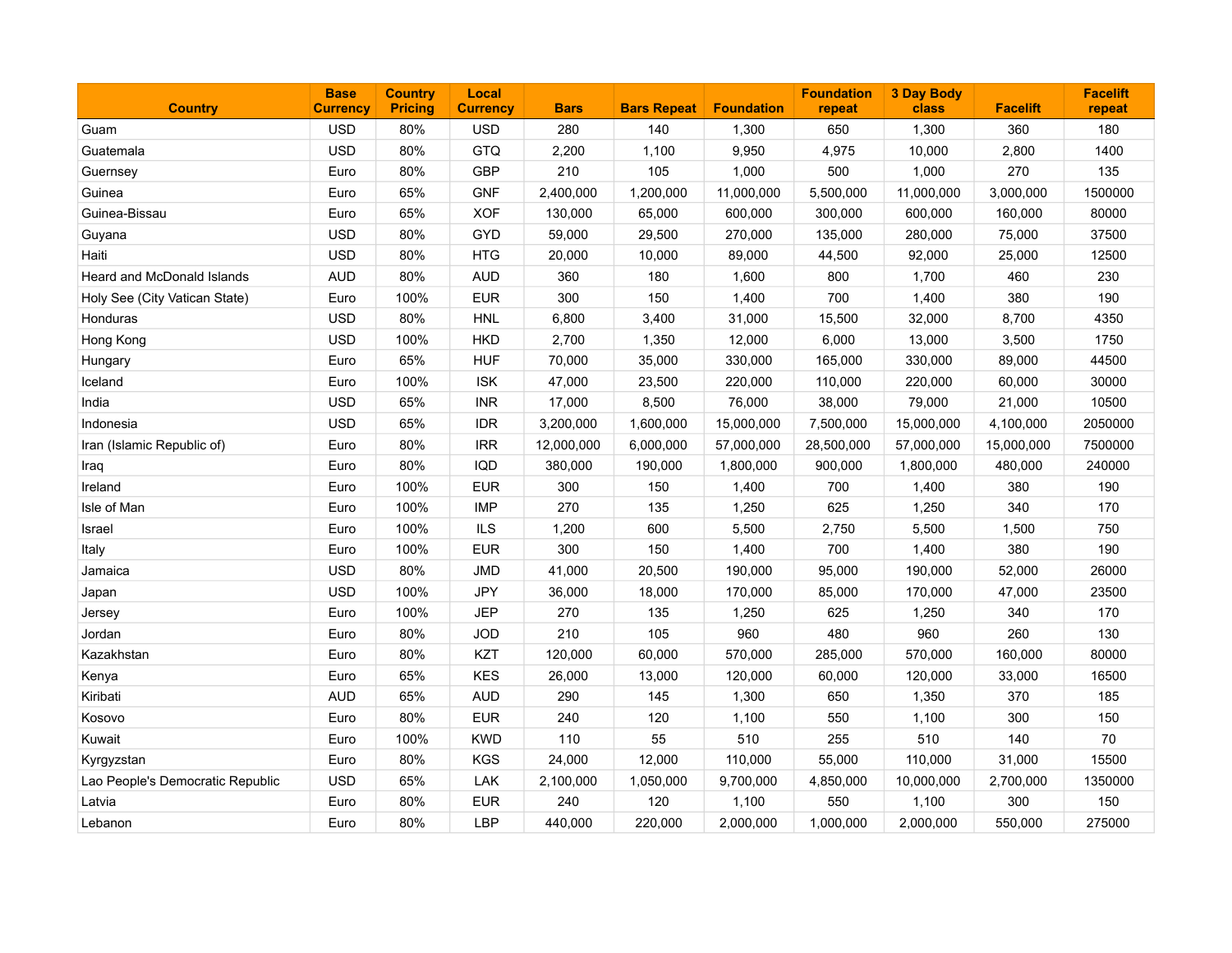| <b>Country</b>               | <b>Base</b><br><b>Currency</b> | <b>Country</b><br><b>Pricing</b> | Local<br><b>Currency</b> | <b>Bars</b> | <b>Bars Repeat</b> | <b>Foundation</b> | <b>Foundation</b><br>repeat | <b>3 Day Body</b><br>class | <b>Facelift</b> | <b>Facelift</b><br>repeat |
|------------------------------|--------------------------------|----------------------------------|--------------------------|-------------|--------------------|-------------------|-----------------------------|----------------------------|-----------------|---------------------------|
| Lesotho                      | Euro                           | 65%                              | <b>LSL</b>               | 3,550       | 1,775              | 17,000            | 8,500                       | 17,000                     | 4,500           | 2250                      |
| Liberia                      | Euro                           | 65%                              | <b>LRD</b>               | 39,000      | 19,500             | 180,000           | 90,000                      | 180,000                    | 49,000          | 24500                     |
| Libya                        | Euro                           | 65%                              | <b>LYD</b>               | 1,050       | 525                | 4,900             | 2,450                       | 4,900                      | 1,350           | 675                       |
| Liechtenstein                | Euro                           | 100%                             | <b>CHF</b>               | 330         | 165                | 1,500             | 750                         | 1,500                      | 410             | 205                       |
| Lithuania                    | Euro                           | 80%                              | <b>EUR</b>               | 240         | 120                | 1,100             | 550                         | 1,100                      | 300             | 150                       |
| Luxembourg                   | Euro                           | 100%                             | <b>EUR</b>               | 300         | 150                | 1,400             | 700                         | 1,400                      | 380             | 190                       |
| Macau                        | <b>USD</b>                     | 100%                             | <b>MOP</b>               | 2,800       | 1,400              | 13,000            | 6,500                       | 13,000                     | 3,600           | 1800                      |
| Macedonia                    | Euro                           | 80%                              | <b>MKD</b>               | 15,000      | 7,500              | 69,000            | 34,500                      | 69,000                     | 19,000          | 9500                      |
| Madagascar                   | Euro                           | 65%                              | <b>MGA</b>               | 910,000     | 455,000            | 4,300,000         | 2,150,000                   | 4,300,000                  | 1,200,000       | 600000                    |
| Malawi                       | Euro                           | 65%                              | <b>MWK</b>               | 180,000     | 90,000             | 850,000           | 425,000                     | 850,000                    | 230,000         | 115000                    |
| Malaysia                     | <b>AUD</b>                     | 65%                              | <b>MYR</b>               | 920         | 460                | 4,200             | 2,100                       | 4,350                      | 1,200           | 600                       |
| Maldives                     | Euro                           | 65%                              | <b>MVR</b>               | 3,650       | 1,825              | 17,000            | 8,500                       | 17,000                     | 4,600           | 2300                      |
| Mali                         | Euro                           | 65%                              | <b>XOF</b>               | 130,000     | 65,000             | 600,000           | 300,000                     | 600,000                    | 160,000         | 80000                     |
| Malta                        | Euro                           | 80%                              | <b>EUR</b>               | 240         | 120                | 1,100             | 550                         | 1,100                      | 300             | 150                       |
| Marshall Islands             | <b>USD</b>                     | 80%                              | <b>USD</b>               | 280         | 140                | 1,300             | 650                         | 1,300                      | 360             | 180                       |
| Martinique                   | Euro                           | 100%                             | <b>EUR</b>               | 300         | 150                | 1,400             | 700                         | 1,400                      | 380             | 190                       |
| Mauritania                   | Euro                           | 65%                              | <b>MRO</b>               | 8,750       | 4,375              | 41,000            | 20,500                      | 41,000                     | 11,000          | 5500                      |
| Mauritius                    | Euro                           | 80%                              | <b>MUR</b>               | 12,000      | 6,000              | 54,000            | 27,000                      | 54,000                     | 15,000          | 7500                      |
| Mayotte                      | Euro                           | 80%                              | <b>EUR</b>               | 240         | 120                | 1,100             | 550                         | 1,100                      | 300             | 150                       |
| Mexico                       | <b>USD</b>                     | 100%                             | <b>USD</b>               | 350         | 175                | 1,600             | 800                         | 1,650                      | 450             | 225                       |
| Micronesia, Federal State of | <b>AUD</b>                     | 80%                              | <b>USD</b>               | 270         | 135                | 1,200             | 600                         | 1,250                      | 340             | 170                       |
| Moldova, Republic of         | Euro                           | 65%                              | <b>MDL</b>               | 4,050       | 2,025              | 19,000            | 9,500                       | 19,000                     | 5,150           | 2575                      |
| Monaco                       | Euro                           | 100%                             | <b>EUR</b>               | 300         | 150                | 1,400             | 700                         | 1,400                      | 380             | 190                       |
| Mongolia                     | <b>USD</b>                     | 80%                              | <b>MNT</b>               | 800,000     | 400,000            | 3,600,000         | 1,800,000                   | 3,800,000                  | 1,000,000       | 500000                    |
| Montenegro                   | Euro                           | 80%                              | <b>EUR</b>               | 240         | 120                | 1,100             | 550                         | 1,100                      | 300             | 150                       |
| Montserrat                   | <b>USD</b>                     | 100%                             | <b>XCD</b>               | 950         | 475                | 4,300             | 2,150                       | 4,450                      | 1,200           | 600                       |
| Morocco                      | Euro                           | 65%                              | <b>MAD</b>               | 2,100       | 1,050              | 9,900             | 4,950                       | 9,900                      | 2,700           | 1350                      |
| Mozambique                   | Euro                           | 65%                              | <b>MZN</b>               | 18,000      | 9,000              | 82,000            | 41,000                      | 82,000                     | 22,000          | 11000                     |
| Myanmar (Burma)              | <b>USD</b>                     | 65%                              | <b>MMK</b>               | 300,000     | 150,000            | 1,400,000         | 700,000                     | 1,400,000                  | 390,000         | 195000                    |
| Namibia                      | Euro                           | 80%                              | <b>NAD</b>               | 4,350       | 2,175              | 20,000            | 10,000                      | 20,000                     | 5,550           | 2775                      |
| Nauru                        | <b>AUD</b>                     | 80%                              | <b>AUD</b>               | 360         | 180                | 1,600             | 800                         | 1,700                      | 460             | 230                       |
| Nepal                        | <b>USD</b>                     | 80%                              | <b>NPR</b>               | 33,000      | 16,500             | 150,000           | 75,000                      | 160,000                    | 43,000          | 21500                     |
| Netherlands                  | Euro                           | 100%                             | <b>EUR</b>               | 300         | 150                | 1,400             | 700                         | 1,400                      | 380             | 190                       |
| New Caledonia                | <b>AUD</b>                     | 80%                              | <b>XPF</b>               | 27,000      | 13,500             | 120,000           | 60,000                      | 130,000                    | 34,000          | 17000                     |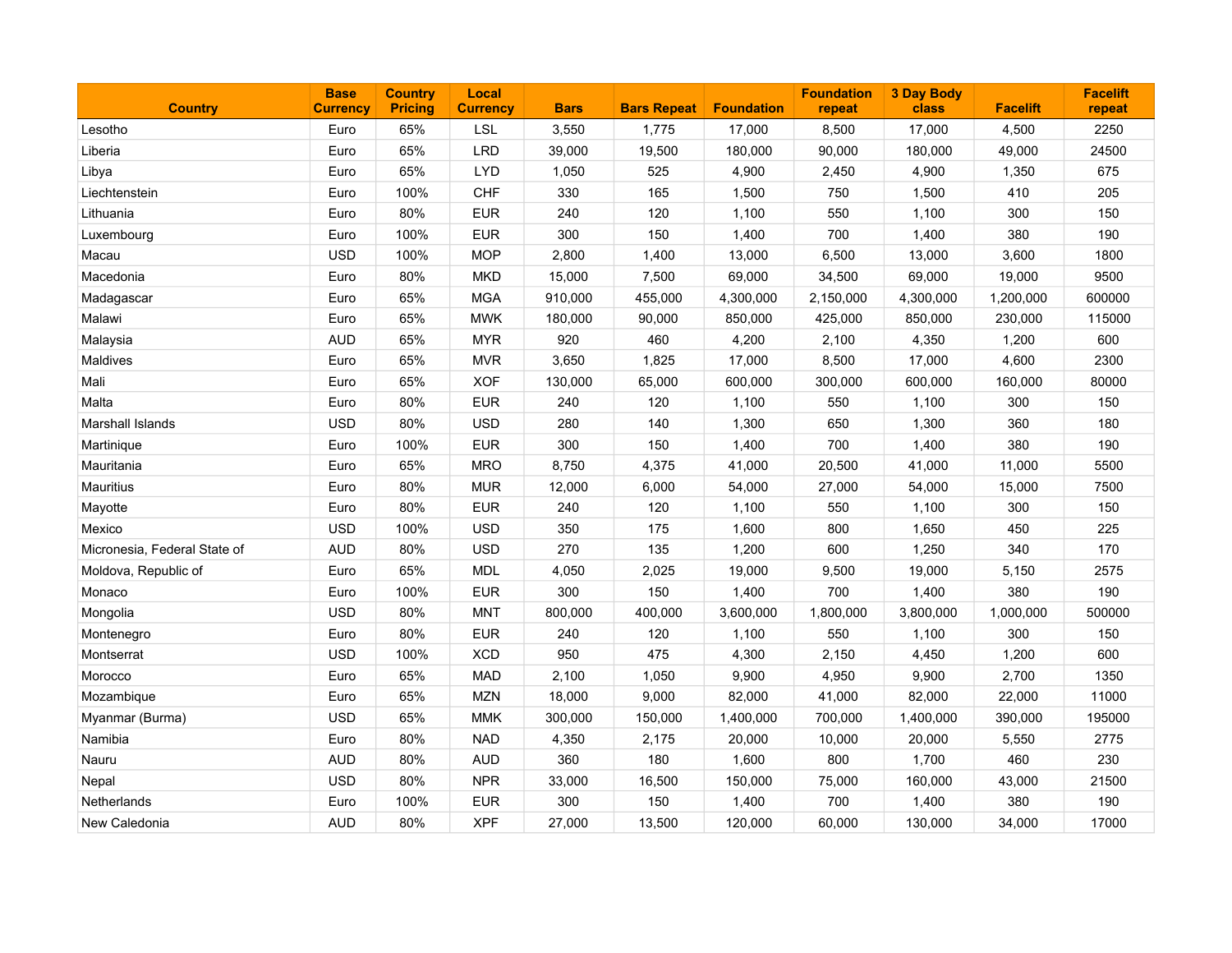| <b>Country</b>                   | <b>Base</b><br><b>Currency</b> | <b>Country</b><br><b>Pricing</b> | Local<br><b>Currency</b> | <b>Bars</b> | <b>Bars Repeat</b> | <b>Foundation</b> | <b>Foundation</b><br>repeat | <b>3 Day Body</b><br>class | <b>Facelift</b> | <b>Facelift</b><br>repeat |
|----------------------------------|--------------------------------|----------------------------------|--------------------------|-------------|--------------------|-------------------|-----------------------------|----------------------------|-----------------|---------------------------|
| New Zealand                      | AUD                            | 80%                              | <b>NZD</b>               | 380         | 190                | 1,700             | 850                         | 1,800                      | 490             | 245                       |
| Nicaragua                        | <b>USD</b>                     | 80%                              | <b>NIO</b>               | 9,750       | 4,875              | 45,000            | 22,500                      | 46,000                     | 13,000          | 6500                      |
| Niger                            | Euro                           | 65%                              | <b>NIO</b>               | 8,200       | 4,100              | 38,000            | 19,000                      | 38,000                     | 10,000          | 5000                      |
| Nigeria                          | Euro                           | 80%                              | <b>NGN</b>               | 110,000     | 55,000             | 520,000           | 260,000                     | 520,000                    | 140,000         | 70000                     |
| Niue                             | <b>AUD</b>                     | 80%                              | <b>NZD</b>               | 380         | 190                | 1,700             | 850                         | 1,800                      | 490             | 245                       |
| Norfolk Island                   | <b>AUD</b>                     | 100%                             | <b>AUD</b>               | 450         | 225                | 2,000             | 1,000                       | 2,100                      | 570             | 285                       |
| North Korea                      | <b>USD</b>                     | 100%                             | <b>KPW</b>               | 320,000     | 160,000            | 1,400,000         | 700,000                     | 1,500,000                  | 410,000         | 205000                    |
| Northern Mariana Islands         | <b>USD</b>                     | 100%                             | <b>USD</b>               | 350         | 175                | 1,600             | 800                         | 1,650                      | 450             | 225                       |
| Norway                           | Euro                           | 100%                             | <b>NOK</b>               | 3,150       | 1,575              | 15,000            | 7,500                       | 15,000                     | 4,000           | 2000                      |
| Oman                             | Euro                           | 100%                             | <b>OMR</b>               | 140         | 70                 | 650               | 325                         | 650                        | 180             | 90                        |
| Pakistan                         | <b>USD</b>                     | 65%                              | <b>PKR</b>               | 36,000      | 18,000             | 170,000           | 85,000                      | 170,000                    | 47,000          | 23500                     |
| Palau                            | <b>AUD</b>                     | 80%                              | <b>USD</b>               | 270         | 135                | 1,200             | 600                         | 1,250                      | 340             | 170                       |
| Panama                           | <b>USD</b>                     | 80%                              | PAB                      | 280         | 140                | 1,300             | 650                         | 1,300                      | 360             | 180                       |
| Papua New Guinea                 | <b>AUD</b>                     | 65%                              | <b>PGK</b>               | 780         | 390                | 3,450             | 1,725                       | 3,650                      | 980             | 490                       |
| Paraguay                         | <b>USD</b>                     | 75%                              | <b>PYG</b>               | 1,800,000   | 900,000            | 8,400,000         | 4,200,000                   | 8,600,000                  | 2,400,000       | 1200000                   |
| Peru                             | <b>USD</b>                     | 80%                              | <b>PEN</b>               | 1,000       | 500                | 4,650             | 2,325                       | 4,750                      | 1,300           | 650                       |
| Philippines                      | <b>USD</b>                     | 65%                              | PHP                      | 11,000      | 5,500              | 50,000            | 25,000                      | 52,000                     | 14,000          | 7000                      |
| Pitcairn Island                  | <b>AUD</b>                     | 80%                              | <b>NZD</b>               | 380         | 190                | 1,700             | 850                         | 1,800                      | 490             | 245                       |
| Poland                           | Euro                           | 75%                              | PLN                      | 1,000       | 500                | 4,700             | 2,350                       | 4,700                      | 1,300           | 650                       |
| Portugal                         | Euro                           | 80%                              | <b>EUR</b>               | 240         | 120                | 1,100             | 550                         | 1,100                      | 300             | 150                       |
| Puerto Rico                      | <b>USD</b>                     | 80%                              | <b>USD</b>               | 280         | 140                | 1,300             | 650                         | 1,300                      | 360             | 180                       |
| Qatar                            | Euro                           | 100%                             | QAR                      | 1,300       | 650                | 6,150             | 3,075                       | 6,150                      | 1,650           | 825                       |
| <b>Reunion Island</b>            | Euro                           | 100%                             | <b>EUR</b>               | 300         | 150                | 1,400             | 700                         | 1,400                      | 380             | 190                       |
| Romania                          | Euro                           | 65%                              | <b>RON</b>               | 950         | 475                | 4,450             | 2,225                       | 4,450                      | 1,200           | 600                       |
| Russian Federation               | Euro                           | 80%                              | <b>RUB</b>               | 22,000      | 11,000             | 100,000           | 50,000                      | 100,000                    | 27,000          | 13500                     |
| Rwanda                           | Euro                           | 65%                              | <b>RWF</b>               | 230,000     | 115,000            | 1,100,000         | 550,000                     | 1,100,000                  | 290,000         | 145000                    |
| Saint Barthélemy                 | Euro                           | 100%                             | <b>EUR</b>               | 300         | 150                | 1,400             | 700                         | 1,400                      | 380             | 190                       |
| Saint Helena                     | <b>USD</b>                     | 80%                              | <b>SHP</b>               | 210         | 105                | 950               | 475                         | 980                        | 270             | 135                       |
| Saint Kitts and Nevis            | <b>USD</b>                     | 80%                              | <b>XCD</b>               | 760         | 380                | 3,450             | 1,725                       | 3,550                      | 970             | 485                       |
| Saint Lucia                      | <b>USD</b>                     | 80%                              | <b>XCD</b>               | 760         | 380                | 3,450             | 1,725                       | 3,550                      | 970             | 485                       |
| Saint Maarten                    | <b>USD</b>                     | 80%                              | ANG                      | 500         | 250                | 2,300             | 1,150                       | 2,350                      | 640             | 320                       |
| <b>Saint Martin</b>              | <b>USD</b>                     | 80%                              | <b>EUR</b>               | 230         | 115                | 1,050             | 525                         | 1,100                      | 300             | 150                       |
| Saint Vincent and the Grenadines | <b>USD</b>                     | 80%                              | <b>XCD</b>               | 760         | 380                | 3,450             | 1,725                       | 3,550                      | 970             | 485                       |
| Samoa                            | <b>AUD</b>                     | 80%                              | <b>WST</b>               | 690         | 345                | 3,050             | 1,525                       | 3,250                      | 880             | 440                       |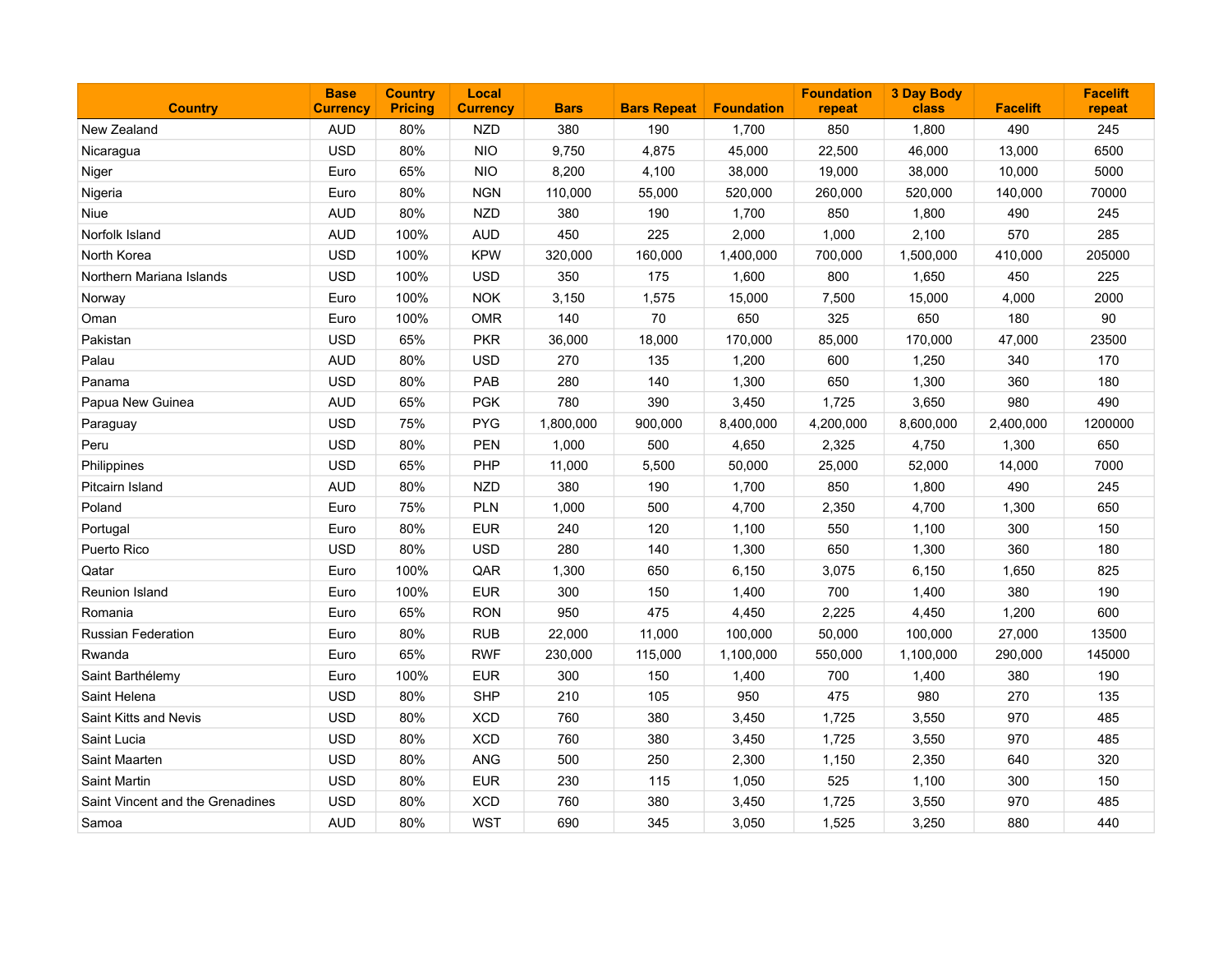| <b>Country</b>                 | <b>Base</b><br><b>Currency</b> | <b>Country</b><br><b>Pricing</b> | Local<br><b>Currency</b> | <b>Bars</b> | <b>Bars Repeat</b> | <b>Foundation</b> | <b>Foundation</b><br>repeat | <b>3 Day Body</b><br>class | <b>Facelift</b> | <b>Facelift</b><br>repeat |
|--------------------------------|--------------------------------|----------------------------------|--------------------------|-------------|--------------------|-------------------|-----------------------------|----------------------------|-----------------|---------------------------|
| San Marino                     | Euro                           | 100%                             | <b>EUR</b>               | 300         | 150                | 1,400             | 700                         | 1,400                      | 380             | 190                       |
| Sao Tome and Principe          | Euro                           | 65%                              | <b>STN</b>               | 4,800       | 2,400              | 22,000            | 11,000                      | 22,000                     | 6,050           | 3025                      |
| Saudi Arabia                   | Euro                           | 100%                             | SAR                      | 1,350       | 675                | 6,350             | 3,175                       | 6,350                      | 1,700           | 850                       |
| Senegal                        | Euro                           | 65%                              | <b>XOF</b>               | 130,000     | 65,000             | 600,000           | 300,000                     | 600,000                    | 160,000         | 80000                     |
| Serbia                         | Euro                           | 80%                              | <b>RSD</b>               | 28,000      | 14,000             | 130,000           | 65,000                      | 130,000                    | 36,000          | 18000                     |
| Seychelles                     | Euro                           | 80%                              | <b>SCR</b>               | 6,100       | 3,050              | 29,000            | 14,500                      | 29,000                     | 7,750           | 3875                      |
| Sierra Leone                   | Euro                           | 65%                              | <b>SLL</b>               | 2,400,000   | 1,200,000          | 11,000,000        | 5,500,000                   | 11,000,000                 | 3,000,000       | 1500000                   |
| Singapore                      | <b>USD</b>                     | 100%                             | SGD                      | 470         | 235                | 2,150             | 1,075                       | 2,200                      | 600             | 300                       |
| Slovak Republic                | Euro                           | 80%                              | <b>EUR</b>               | 240         | 120                | 1,100             | 550                         | 1,100                      | 300             | 150                       |
| Slovenia                       | Euro                           | 80%                              | <b>EUR</b>               | 240         | 120                | 1,100             | 550                         | 1,100                      | 300             | 150                       |
| Solomon Islands                | <b>AUD</b>                     | 65%                              | SBD                      | 1,800       | 900                | 7,900             | 3,950                       | 8,300                      | 2,250           | 1125                      |
| Somalia                        | Euro                           | 65%                              | SOS                      | 140,000     | 70,000             | 630,000           | 315,000                     | 630,000                    | 170,000         | 85000                     |
| South Africa                   | Euro                           | 80%                              | ZAR                      | 4,350       | 2,175              | 20,000            | 10,000                      | 20,000                     | 5,550           | 2775                      |
| South Georgia                  | Euro                           | 80%                              | <b>USD</b>               | 290         | 145                | 1,350             | 675                         | 1,350                      | 370             | 185                       |
| South Korea                    | <b>USD</b>                     | 100%                             | <b>KRW</b>               | 390,000     | 195,000            | 1,800,000         | 900,000                     | 1,800,000                  | 500,000         | 250000                    |
| South Sudan                    | Euro                           | 65%                              | <b>SDG</b>               | 13,000      | 6,500              | 61,000            | 30,500                      | 61,000                     | 16,000          | 8000                      |
| Spain                          | Euro                           | 100%                             | <b>EUR</b>               | 300         | 150                | 1,400             | 700                         | 1,400                      | 380             | 190                       |
| Sri Lanka                      | <b>USD</b>                     | 65%                              | <b>LKR</b>               | 43,000      | 21,500             | 200,000           | 100,000                     | 200,000                    | 55,000          | 27500                     |
| St. Pierre and Miquelon        | <b>USD</b>                     | 100%                             | <b>EUR</b>               | 290         | 145                | 1,300             | 650                         | 1,350                      | 370             | 185                       |
| State of Palestine             | Euro                           | 80%                              | <b>ILS</b>               | 950         | 475                | 4,400             | 2,200                       | 4,400                      | 1,200           | 600                       |
| Sudan                          | Euro                           | 65%                              | <b>SDG</b>               | 13,000      | 6,500              | 61,000            | 30,500                      | 61,000                     | 16,000          | 8000                      |
| Suriname                       | Euro                           | 80%                              | <b>SRD</b>               | 4,800       | 2,400              | 22,000            | 11,000                      | 23,000                     | 6,150           | 3075                      |
| Svalbard and Jan Mayen Islands | Euro                           | 100%                             | <b>NOK</b>               | 3,650       | 1,825              | 17,000            | 8,500                       | 17,000                     | 4,700           | 2350                      |
| Swaziland                      | Euro                           | 80%                              | SZL                      | 4,350       | 2,175              | 20,000            | 10,000                      | 20,000                     | 5,550           | 2775                      |
| Sweden                         | Euro                           | 100%                             | <b>SEK</b>               | 3,050       | 1,525              | 14,000            | 7,000                       | 14,000                     | 3,850           | 1925                      |
| Switzerland                    | Euro                           | 100%                             | CHF                      | 330         | 165                | 1,500             | 750                         | 1,500                      | 410             | 205                       |
| Syrian Arab Republic           | Euro                           | 80%                              | <b>SYP</b>               | 150,000     | 75,000             | 690,000           | 345,000                     | 690,000                    | 190,000         | 95000                     |
| Taiwan                         | <b>USD</b>                     | 80%                              | <b>TWD</b>               | 7,900       | 3,950              | 36,000            | 18,000                      | 37,000                     | 10,000          | 5000                      |
| Tajikistan                     | Euro                           | 80%                              | <b>TJS</b>               | 3,300       | 1,650              | 15,000            | 7,500                       | 15,000                     | 4,150           | 2075                      |
| Tanzania                       | Euro                           | 80%                              | <b>TZS</b>               | 670,000     | 335,000            | 3,100,000         | 1,550,000                   | 3,100,000                  | 850,000         | 425000                    |
| Thailand                       | <b>USD</b>                     | 65%                              | THB                      | 6,850       | 3,425              | 31,000            | 15,500                      | 32,000                     | 8,800           | 4400                      |
| Togo                           | Euro                           | 65%                              | <b>XOF</b>               | 130,000     | 65,000             | 600,000           | 300,000                     | 600,000                    | 160,000         | 80000                     |
| Tokelau                        | <b>AUD</b>                     | 80%                              | <b>NZD</b>               | 380         | 190                | 1,700             | 850                         | 1,800                      | 490             | 245                       |
| Tonga                          | <b>AUD</b>                     | 80%                              | <b>TOP</b>               | 620         | 310                | 2,750             | 1,375                       | 2,900                      | 790             | 395                       |